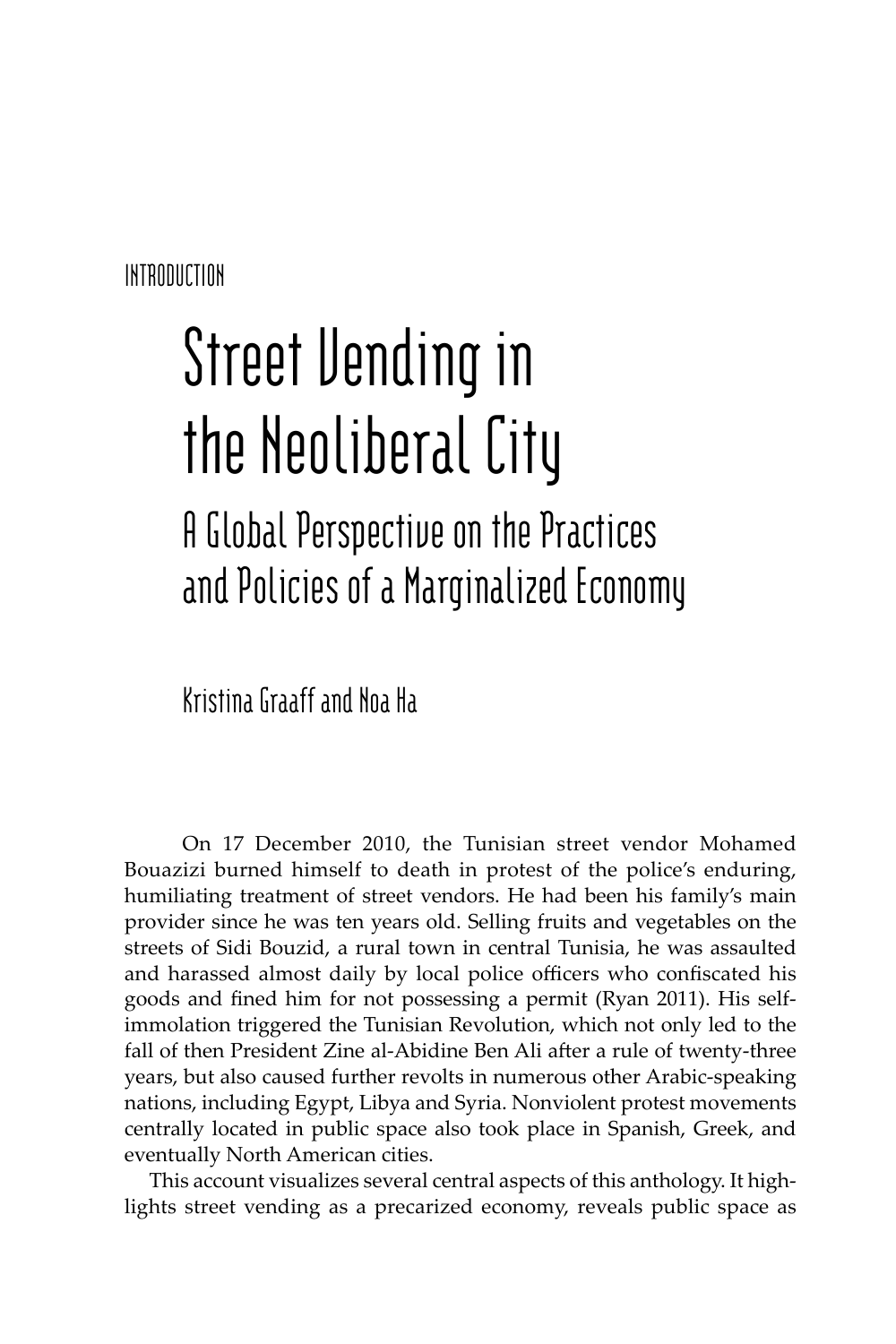a contested territory, and points out local practices' inextricable ties to developments on a global scale. Aiming at an analysis of street vending from a multifaceted, global, transnational perspective, the volume comprises essays by international scholars from a variety of disciplines, including geography, history, cultural studies, and urban planning. Their contributions examine street vending activities and urban policies in cities as diverse as Berlin, Dhaka, New York City, Los Angeles, Calcutta, Rio de Janeiro, and Mexico City. With this selection of cities, we frame street vending as a global urban practice found in both the northern and the southern hemispheres. This approach attempts to repudiate the assumption that street vending is usually found in the Global South, especially in its so-called "megacities," and to reveal how street vending also represents an essential, constantly growing economic practice in urban centers of the Global North (Roy 2003). Focusing on vendors' positionalities, the contributions investigate their daily experiences as expert knowledge that has the potential to inform us about developments in our respective other hemispheres.

# **Defi ning Street Vending**

In everyday language, the practice of street vending goes by many different local names. Depending on the respective region, anglophone countries use terms like street peddlers, street hawkers, informal traders, or street vendors, whereas Latin American countries deploy notions like *Ambulantes* and *Comerciantes.* In the academic context, street vending is the most commonly used term. Also serving as a basis for this book is a defi nition from India's *National Policy For Urban Street Vendors* of 2009, which frames street vending as a mobile, space-bound, predominantly urban practice:

A street vendor is broadly defined as a person who offers goods for sale to the public without having a permanent built up structure but with a temporary static structure or mobile stall (or headload). Street vendors may be stationary by occupying space on the pavements or other public/private areas, or may be mobile in the sense that they move from place to place carrying their wares on push carts or in cycles or baskets on their heads, or may sell their wares in moving trains, bus, etc. [T]he term urban vendor is inclusive for both traders and service providers, stationary as well as mobile vendors, and incorporates all other local/region specific terms used to describe them, such as hawker, pheriwalla, rehripatri walla, footpath dukandars, sidewalk traders, etc. (Bhowmik 2010: xv).

Though an accumulation of numerous street vendors can lead to a market-like situation, it should not be confounded with formalized mar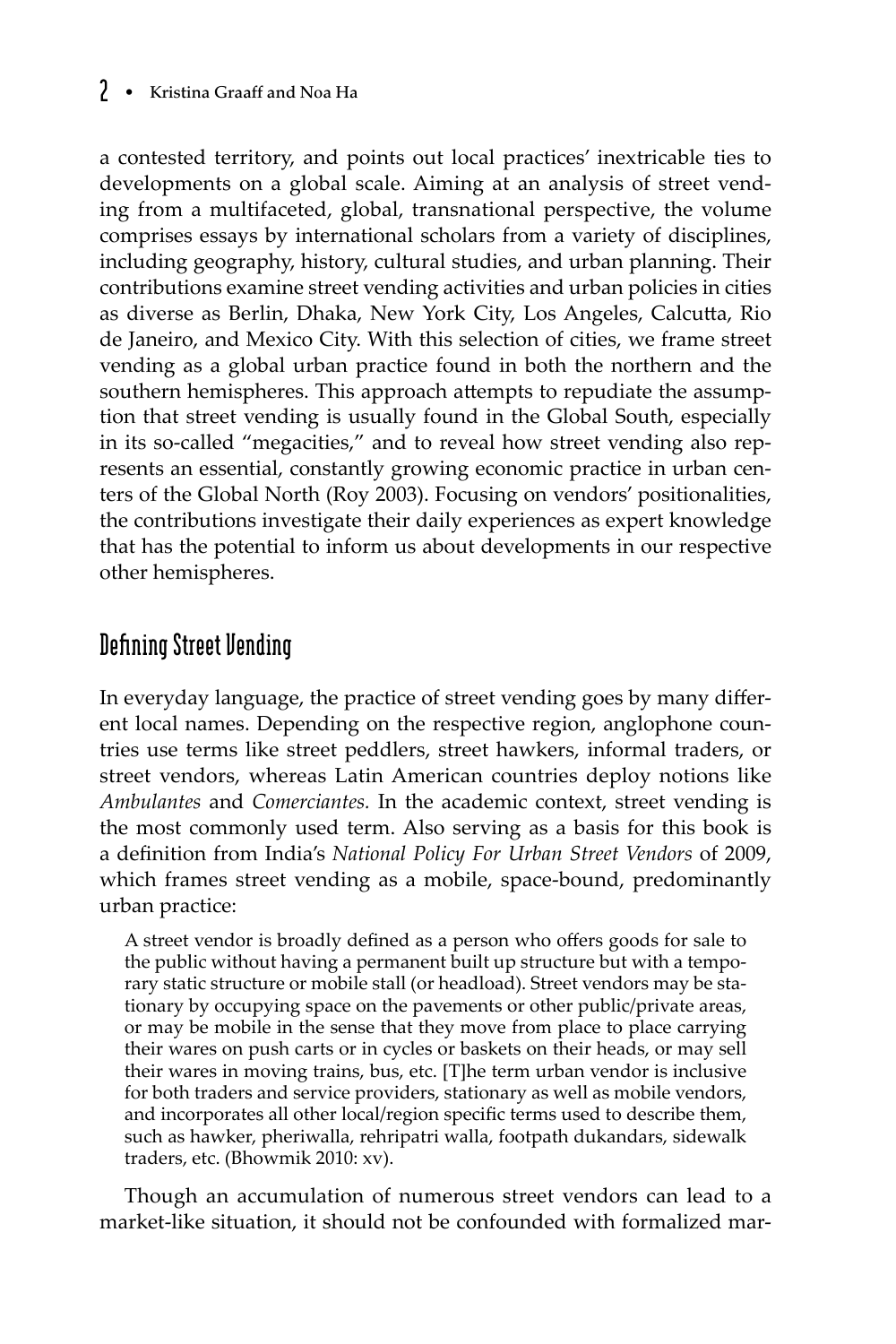kets organized by a market operator and held on a regular basis at fixed times and locations, such as farmers' markets, Christmas, or flea markets. In this anthology, "street vending" thus refers to the selling of products by individuals or by groups of vendors, sometimes in a market-like situation. $1$ 

# **Street Vending as an Informalized Economy**

The chapters in this anthology examine street vending as not only a global and urban phenomenon, but also a type of informalized labor. Much research has been conducted on the informal economy (De Soto 1989; Portes, Castells, and Benton 1989; Guha-Khasnobis 2006), a terminology first coined in the 1970s (Hart 1970, 1973; ILO 1972). Understandings of the term, however, vary widely depending on which activities are counted as "informal." Often, informality is simply equated with illegal practices, but this equivalence is inapplicable to the street vending of legal goods examined in this book. It is equally difficult to fit street vending into the common definition of informality as "a process of income-generation ... [that] is unregulated by the institutions of society, in a legal and social environment in which similar activities are regulated" (Portes et al. 1989: 12). Indeed, street vendors are not subjected to the same regulations as vendors of indoor businesses, but local municipalities in many nation-states nevertheless seek to gain control over their practices by either limiting outdoor vending or banning it outright. Since these state regulations minimize the vendors' income, daily vending practices commonly revolve around the circumvention or bending of formal laws. As it must negotiate an informal work setting with governmental attempts at formalization, street vending can be best described as an *informalized* practice, not just an informal one. This emphasizes the processual nature of street vending as a practice situated between avoiding and complying with governmental interference.

As the above definition of informality illustrated, studies on informality are often based on a rigid divide between formal and informal, regulated and unregulated labor. This is problematic not only because it neglects the state's involvement in the informal sectors, but also because often the divide also suggests a hierarchical view of the informal as an outcome of "faulty" developments in the regular labor market or as an indicator of a "backward" economy that will eventually become obsolete once "underdeveloped" nations adapt to the economic standards of "more developed" ones. This volume opposes such modernist and Eurocentric viewpoints by conceptualizing formal and informal(ized) labor as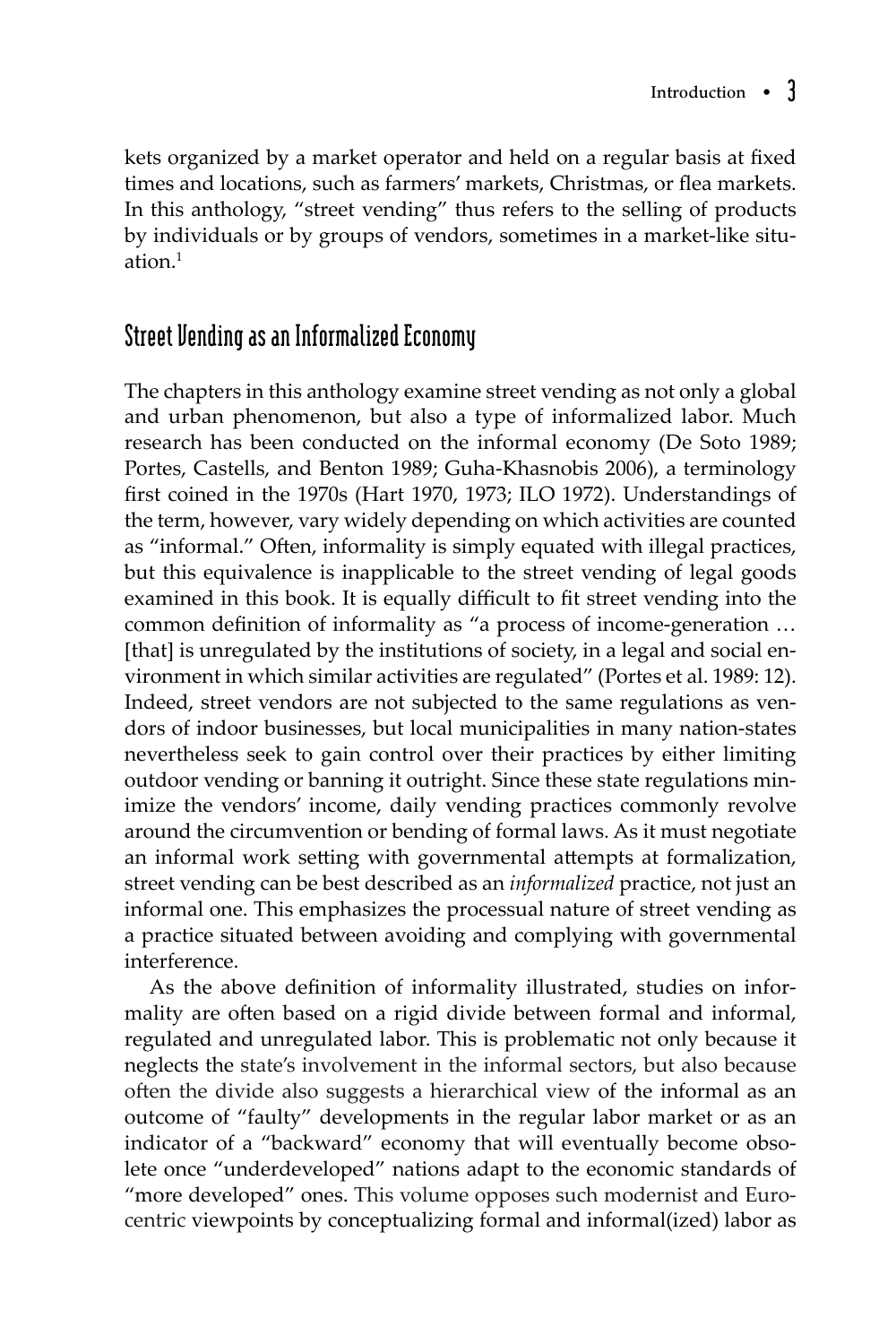mutually related. As the case studies show, many street vendors participate in both the formal and the informal economy. The extent to which street vending itself is perceived as an income-generating practice is also closely tied to developments in the formal economy. Informal(ized) forms of labor can thus become more attractive with the increasing precarization of the formal employment sector, a common development in neoliberal economic regimes such as that in the United States.<sup>2</sup> The formal and informal sectors therefore have to be considered interdependent forms of production, whereas their interplay has to be acknowledged as inherent to (neoliberal) capitalism.

## **Street Vending and the Neoliberal Urban Economy**

Street vendors are found in rural environments, but they are concentrated in urban areas (Bromley 2000). It is crucial to examine informal(ized) practices in urban settings not just because street vending is most common in cities, but because these settings best demonstrate how global economic developments play out on a local level. This connection is particularly visible in what Saskia Sassen (1991) refers to as "global cities." Among them are New York, Los Angeles, Berlin, and Mexico City, which are discussed in this volume. From these strategic spaces in regimes of advanced capitalism, the trading of goods is managed, the transnational flow of capital is organized, and international economic relationships beyond national borders are sustained (Sassen 1991). The growth of these new urban economies went hand in hand with an increase in service-oriented jobs and the decline of the blue-collar economy, resulting in a "spatio-economic polarization that goes well beyond the older forms of inequality that have always marked cities" (Sassen 2006b: 43). In a climate of growing income inequality, where low-income populations and their (indoor) businesses are displaced from neighborhoods that now cater to the needs of "new high-income urban elites" (44), informal(ized) practices like street vending gain new importance. They allow income generation under precarized conditions and simultaneously provide goods that meet the needs of low-income populations.

While street vending in global cities encapsulates the intertwining of formal and informal economies, it also illustrates how global economic trends affect daily vending practices more specifically. As the case studies on Berlin, Los Angeles, and Mexico City in this book reveal, vendors are deeply affected by the growing commodification, touristification, and (semi-)privatization of urban space that result from global competition between different cities. By advertising their location-specific advantages,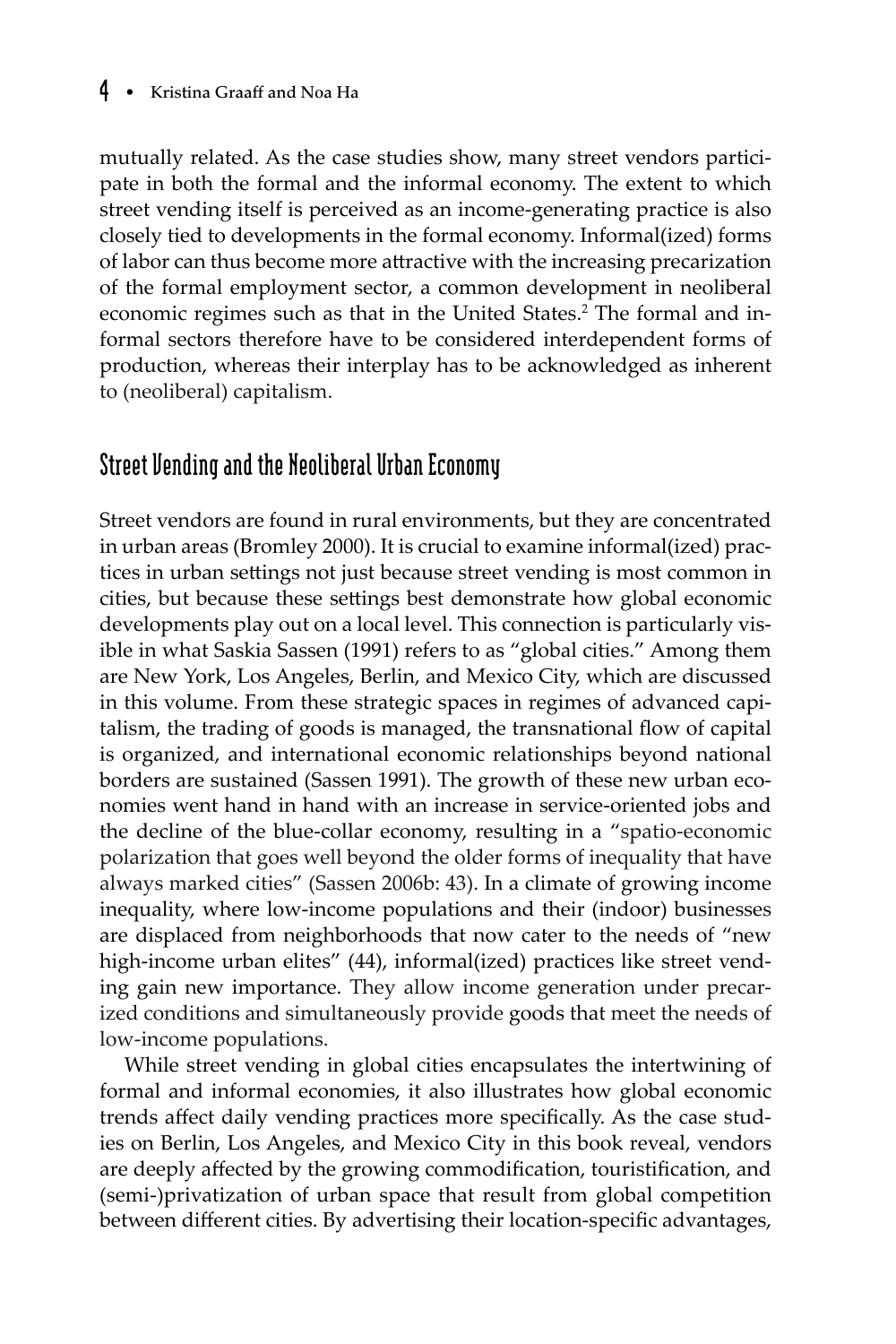cities compete for business investment in their particular regions. In the framework of international competition, public space turns into a commodity that cities use to promote themselves (Low and Smith 2005; Harvey 2006). Policy makers usually justify the overall refashioning of public space into a claimed location of leisure and shopping as a way of implementing "safety, order and security" (Smith 1996; Belina and Helms 2003). In order to realize and maintain this usage and appearance of public space, many local governments engage in public-private partnerships and extensively implement mechanisms of surveillance, policing, and control (Eick, Sambale, and Töpfer 2007; Graham 2011). These mechanisms of exclusion not only govern and push out local dwellers but also have tremendous impact on vendors for whom public space represents an indispensable resource of income.

# **Investigating the Positionalities of Street Vendors**

Considering that street vendors all over the globe are exposed to governmental attempts to restrict or ban their business—including police raids, fines for vending violations, and confiscation of goods—it is important to ask *who* in particular is affected by these forms of enforcement. A central aim of the anthology is therefore to investigate the vendors' positionalities and how the intersecting categories of ethnicity, gender, and class shape daily vending practices (Crenshaw 1991). Location-specific differences and the lack of comprehensive data tracing how the three categories structure the street vending business mean that the contributions in this volume can only offer indications of general tendencies in how street vending plays out in the Global North and South. However, the anthology hints at a feminization of informal(ized) labor in both hemispheres and illustrates how in most cities, street vending is a highly precarized practice carried out predominantly by disadvantaged minority populations.

Most of the volume's case studies depict street vending as a precarious practice carried out by marginalized groups, including migrants and immigrants, people of color, and women—an observation confirmed by existing research (Spalter-Roth 1988; Austin 1994; Stroux 2006; Swanson 2007; Muñoz 2008; Estrada 2013). Some exceptions are found in the Global North, as in New York City, where increasing numbers of white middle-class vendors offer high-end fare from food trucks. The majority of vendors in the United States, however, are immigrants, on the West Coast predominantly from Latin America, and on the East Coast primarily from francophone West African countries, especially Senegal. By engaging in a practice governed by erratic state regulation, vendors are already in a vulnerable position. Taking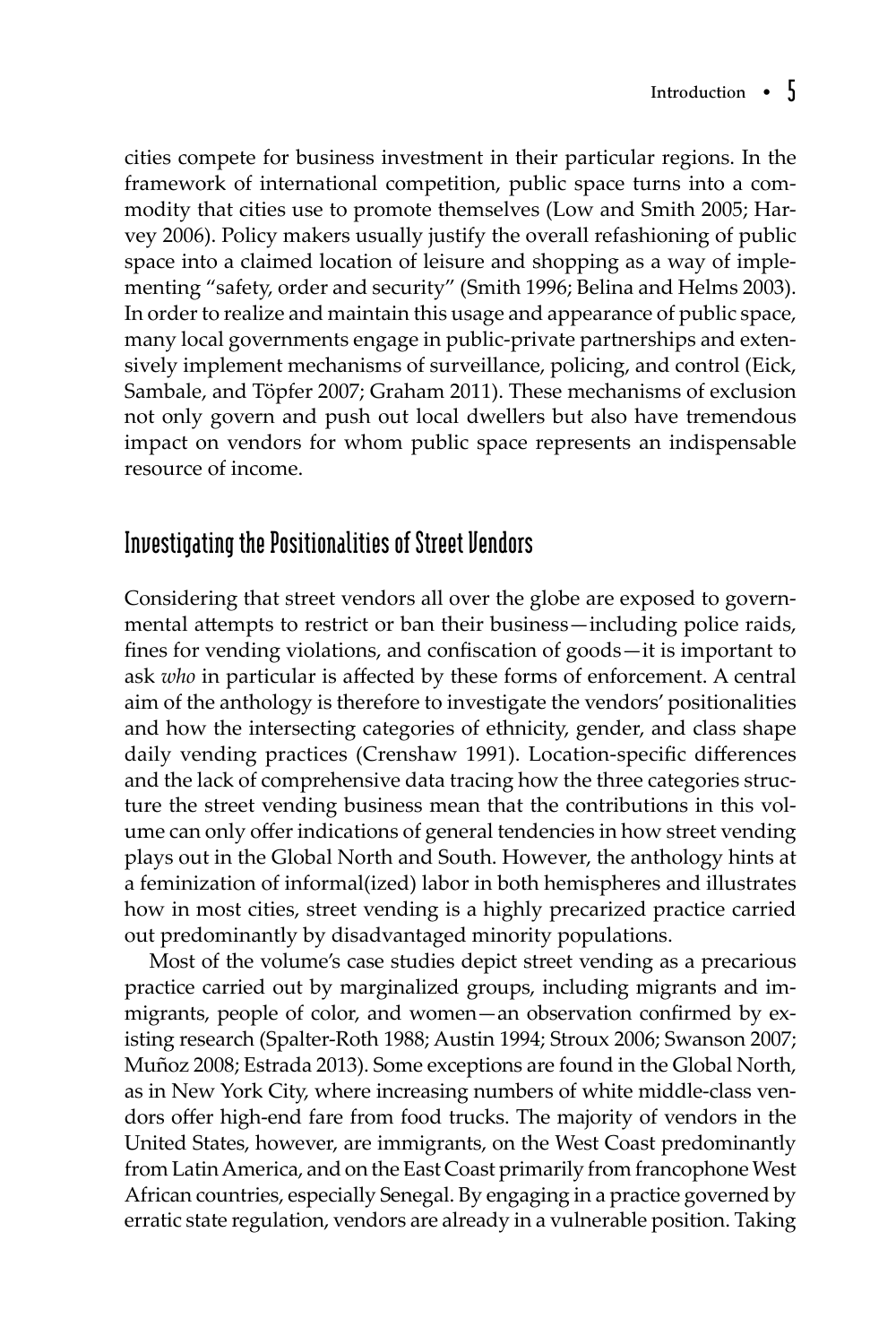into account that law enforcement in the United States especially targets Blacks<sup>3</sup> and people of color (Alexander 2010), for example by inundating them with stop-and-frisk practices at street level—the vendors' income platform—vendors of color are subjected to multiple forms of marginalization. Especially for those who cannot provide proof of their legal status in the United States, having to sell in a space as "out in the open" as the streets entails constant fear of potential incarceration and deportation. In cities of the Global South, vendors are often also rural-urban migrants; however immigrants too engage in the informal(ized) income practice.

As research on street vending in the Global South confirms, women make up 30 to 90 percent of street vendors in this hemisphere (Tinker 1997; Brown 2006; Brown, Lyons, and Dankoco 2010). In countries where Islam is the predominant religion, such as Bangladesh, fewer women visibly participate in the street vending business. However, they often take an important role in the preparation of products, especially food. Women's role in the domain of street vending is likewise significant in cities of the Global North. There, female migrants and women of color in particular contribute in versatile ways to family-run businesses. A closer look at their practices reveals that women often venture into street vending because it allows them to better reconcile reproductive and productive labor in their daily life—a fact that emphasizes how, regardless of such improvement, women continue to carry the double burden of family duties and income generation. As the volume's contributions illustrate, the vendor's gender is related to the type of product sold. Women engage more often in the vending of food in cities of both the South and the North. The profitability of vending spaces also affects the vendors' gender distribution: women usually work in less profitable areas (Bhowmik 2010: 12ff.).

## **How Vendors Navigate Space: Street Vending as a Daily, Politicized Practice**

Street vending is a marginalizing practice, but that does not mean vendors have no leeway in navigating the various challenges they face. As the focus on their daily practices reveals, they engage in a variety of activities to carve out space that allows them generate income despite the many state-initiated obstacles (Morales 2000; Kettles 2004; Ha 2009). How they create supportive networks, navigate restrictions and (re)configure urban space is thus a core interest of this anthology. With this emphasis on the vendors' positionalities, street vending is examined not simply as a mechanism to cope with spatio-economic injustices but also as a space-producing activity. Although vendors are not usually equipped with conventional sources of power, they use location-specific tactics to circumvent restrictions and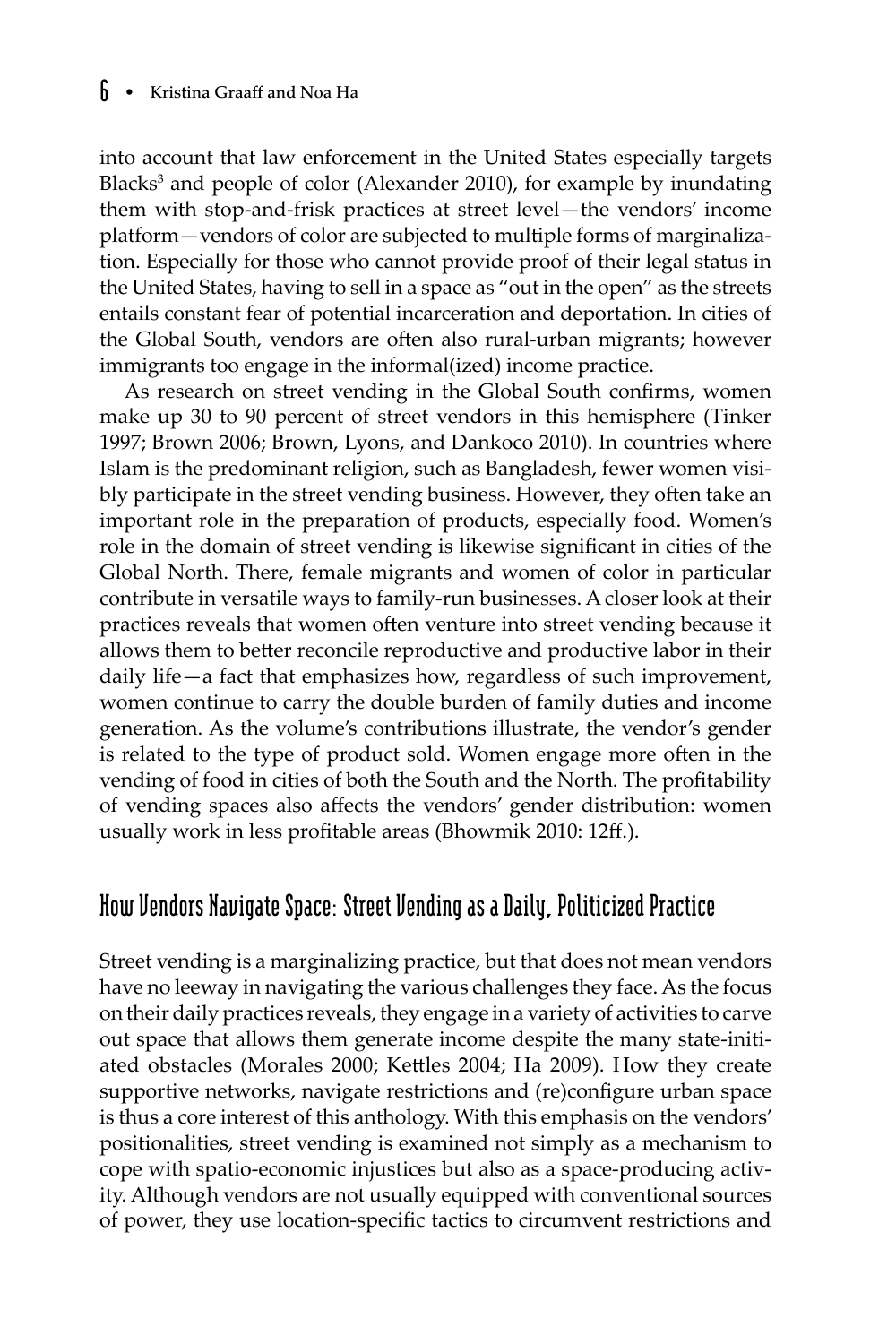maintain their businesses (Duneier 2000; Stoller 2002). Many conceptual frameworks can be used to highlight this actor-oriented perspective. Applying de Certeau's distinction between strategies and tactics to the practice of street vending, it is especially the vendors' mobility that combines spatial and temporal tactics to allow them to momentarily circumvent the state's restrictive strategies, such as those that limit their access to public space. Equally useful to exemplify the vendors' scope of action is Bayat's "quiet encroachment," which he defines as "the silent, protracted but pervasive advancement of the ordinary people on the propertied and powerful in order to survive and improve their lives" (Bayat 2004: 90). It implies transgression and expansion of spatial and legal limits through atomized action, both individual and collective, and is neither as comprehensive as a social movement nor as reductionist as a coping strategy often conducted at the expense of other marginalized populations (90–91). Selling without a permit, avoiding payment of a vending tax, or offering goods out of the trunk of a car in areas where vending is prohibited can be viewed as forms of such quiet encroachment.<sup>4</sup> Though vendors more often engage in discreet noncompliance than in outspoken protest, their "seemingly mundane practices" (86) nevertheless represent political acts in that they claim access to opportunities and public space that state-sanctioned constraints would deny them. By using urban space to survive and better their living conditions, vendors demonstrate how the city, in particular the street, is a "concrete space for politics" where the "formation of new claims by informal political actors materializes and assumes concrete forms" (Sassen 2006b: 49).

# **Book Divisions and Essay Overview**

Distinctly more research has been conducted on street vending in the Global South (Cross 1998; Bromley 2000; Donovan 2008; Bhowmik 2010), so this collection aims to stimulate questions about the applicability of concepts developed in a Southern framework to a Northern street vending context. While the essays investigate local vending specificities, such as how sellers navigate institutional control in different settings, they also reveal commonalities between the spatial practices in diverse cities around the world. Although street vending activities vary depending on sitespecific regulations, the contributions illustrate how the urban practice can also reveal global ties and developments—in other words, the way "the global materializes by necessity in specific places" (Sassen 2006a: 84).

The division of the book into four parts reflects the specificities of street vending as a mobile urban practice affected by globalized neoliberal poli-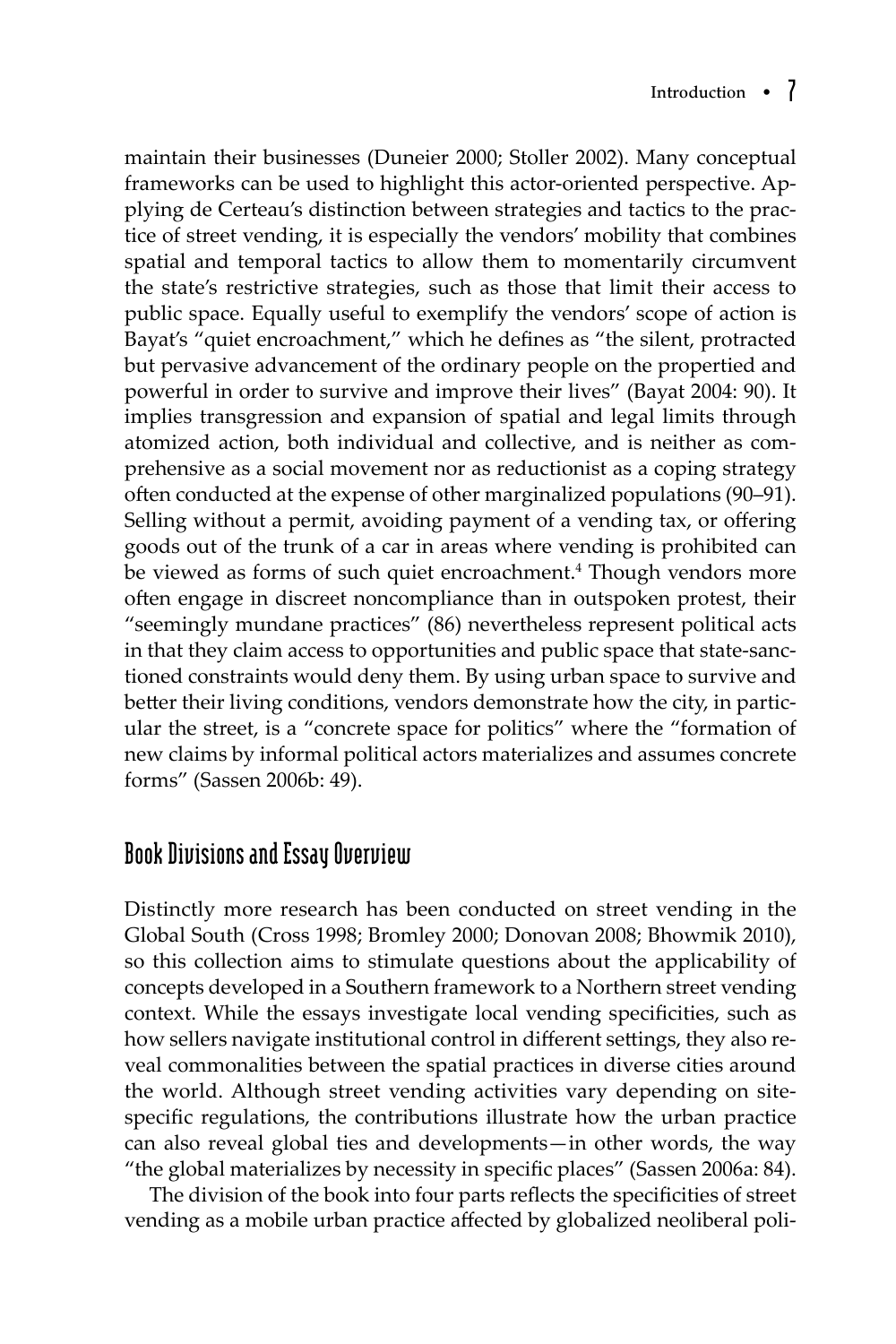cies and processes of racialization, while also having deep historical roots. The first part, entitled "Responding to Urban and Global Neoliberal Policies," consists of essays that examine street vending practices in New York City and Mexico City in relation to neoliberal policies at the global and local levels. The second part, "Street Vending and Ethnicity," examines street vending as a racialized economy. It contains essays on Berlin, Los Angeles, and New York City that center on the positionalities of vendors of color, ethnic contestations over vending resources, and the use of common cultural experiences to market vending goods. The subsequent part, "The Spatial Mobility of Urban Street Vending," which contains case studies on vendors in Los Angeles, Dhaka, and Calcutta, examines how they produce and transform space through their mobile vending practices and avoid harsh governmental regulations through their spatial flexibility and archival politics. The final part of this volume, "Historical Continuities of Street Vending," illustrates the extensive past of outdoor selling with particular emphasis on the long-standing processes of racialization tied to this urban economy. Essays in this section discuss street vending in Rio de Janeiro in the nineteenth and twentieth centuries, as well as the relationship between street activism and street vending in Harlem since the early 1900s.

The first essay, "Flexible Families: Latina/o Food Vending in Brooklyn, New York," by sociologist Kathleen Dunn, examines the group vending practices of ten Latina families in the Brooklyn neighborhood of Red Hook. As she shows, the "flexible family" stands for a variety of practices and ideas. It describes female family members' movement between formal and informalized labor as they also carry out the work of social reproduction; represents a material and discursive resource for responding to the state's attempt to regulate their activities; and functions as a trope for solidarity among the entire group of vendors. Using the concept of the flexible family to describe a form of flexible, collective work organization, Dunn analyzes how families' selling practices respond to neoliberal policies of economic deregulation and the ideology of economic individualism. Though they must necessarily adapt to flexible production regimes, the family vendors oppose vending as a solitary entrepreneurial practice and instead show how informality can give rise to collective action.

In "Street Vending and the Politics of Space in New York City," regional planner Ryan Devlin scrutinizes the possibilities and limits of political engagement for noncitizen vendors in New York City. Focusing on the city's largest advocacy group, the Street Vendor Project, his text depicts a variety of alternative practices beyond the ballot box that vendors use to counter the negative portrayals of street vending perpetuated within the neoliberal discourse spread by Business Improvement Districts and their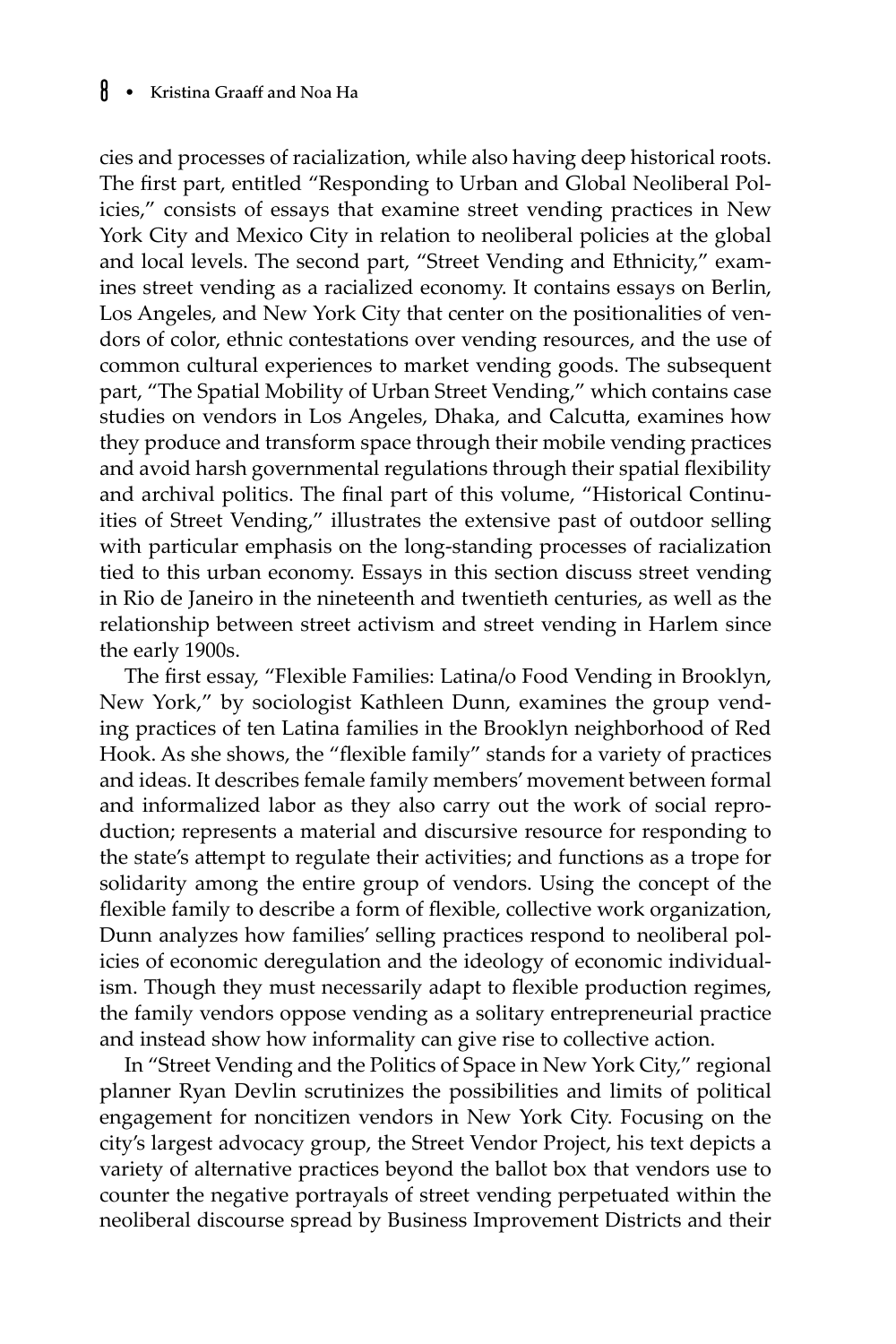supporters within city government. As Devlin illustrates, street vendors take a conflicting position in claiming their right to public vending space: on one level, they seek to counter ideologies of New York as a tourist- and consumption-oriented city without street vending; but at the same time, they defend their access to public space by embracing free-market principles of individualism, entrepreneurialism, and self-reliance, whereby they reinforce the very hegemonies and inequalities they attempt to challenge.

The following essay by geographer Veronica Crossa also examines street vending in relation to neoliberal urban development policies. In "Creative Resistance: The Case of Mexico City's Street Artisans and Vendors," Crossa examines how, in Mexico City's tourist-oriented Coyoacán neighborhood, a "sense of place," that is, "personal connections to a particular location created through social practices," shaped the resistance strategies of vendors who were threatened with removal. Framed by a theoretical discussion on practices of resistance to urban neoliberalism in Latin America, Crossa exemplifies the particular responses of vendor groups at Plazas Limpias in Coyoacán by distinguishing between bounded resistance practices (using sit-ins and petitions based on local support from people who visited the plaza) and creative resistance practices (using paintings, music, and performance to draw on the symbolic characteristics of the place). As the text illustrates, these various resistance practices strive to fight the loss of not just an economic space but also a location inextricably linked to personal life and the vendors' cultural identities.

The anthology's second part, "Street Vending and Ethnicity," opens with an essay by urban studies scholar Noa Ha. In "Metropolitan Informality and Racialization: Street Vending in Berlin's Historical Center," she analyzes routines of racialization as they play out in the regulation of street vendors in the historical center of Germany's capital, a highly contested site of national representation in post-unified Germany. Conceptualizing street vending from a postcolonial perspective as a form of "metropolitan informality," her article aims to expose the mechanisms which lead to a racialized economy of street vending. By contrasting the working conditions of street vendors of color with those of white vendors, Ha's text reveals how both the racist dimensions of labor regulation and the racialization of labor itself fit into a hegemonic narrative of the European city, which is imaged as a primarily white, male, and bourgeois space.

Continuing with the perspective of Latina/o street vendors, cultural geographer Lorena Muñoz scrutinizes the daily practices of street vending in Los Angeles. Her essay "Selling Memory and Nostalgia in the Barrio: Mexican and Central American Women (Re)Create Street Vending Spaces in Los Angeles" explores how female immigrant food vendors (re)pro-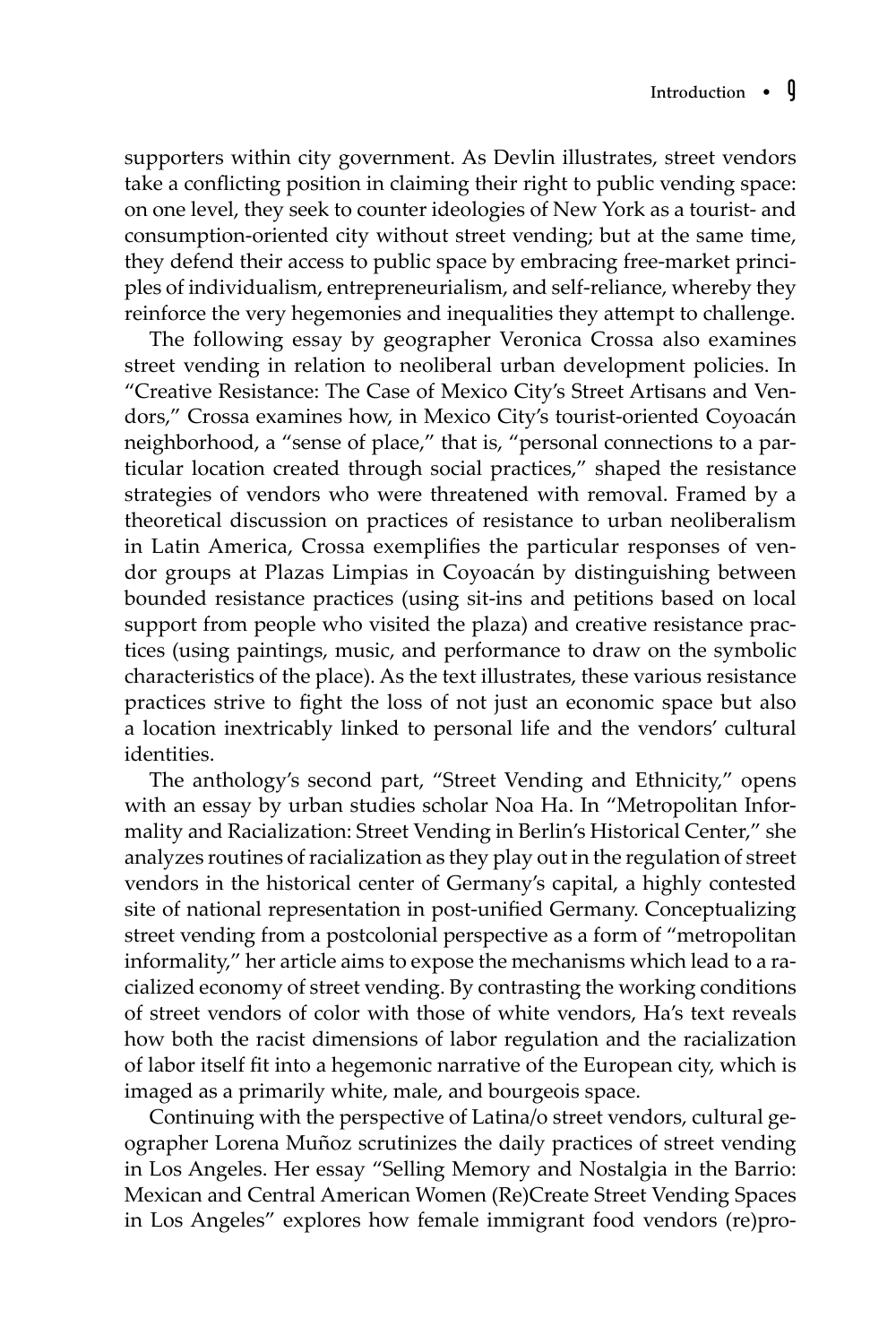duce street vending landscapes from "back home" through specific selling practices, product ingredients, and a particular display and marketing of the food offered. Her text examines how both the vendors' and consumers' memories and nostalgic imaginations aid in the transformation of space, create a sense of place, and shape entrepreneurial vending practices. As Muñoz illustrates, street vending informed by memory and nostalgia is not only a conscious marketing mechanism; it is also a response to the host country's denial of citizenship. Street vending landscapes thus have the potential to provide noncitizen vendors with an alternative form of citizenship, a "Latino cultural citizenship."

The essay "Ethnic Contestations over African American Fiction: The Street Vending of Street Literature in New York City," by American studies scholar Kristina Graaff, examines vending practices in contemporary Harlem. It scrutinizes the frictions between West African and African American vendors in the selling of a popular literary genre known as street literature or urban fiction. Written mainly by African American authors, the novels emerged in the late 1990s and established themselves as a genre by being sold in informal ways on the streets of Harlem, Brooklyn, and North Philadelphia. Choosing two street literature vendors as case studies—an immigrant from the Ivory Coast who is part of the group dominating the street sale of street literature, and an African American vendor from New York City-Graaff's article works out the differing conditions of entrepreneurialism that the two groups have historically faced and draws upon economic, historical, and cultural explanations for the current mutual distrust between the two groups and their contestations over the street literature vending ground.

The following section of the volume "The Spatial Mobility of Urban Street Vending," opens with an essay by urban historian Kenny Cupers that attends to the sprawling, suburbanized urban area of Los Angeles. Based on a combination of ethnographic fieldwork and historical analysis, "The Urbanism of Los Angeles Street Vending" examines the spatial strategies of street vendors in this West Coast, car-based city. Taking up approaches developed by Lefèbvre and de Certeau, the essay conceptualizes the mobile strategies of primarily immigrant vendors as a form of "everyday urbanism" that adapts and responds to the changing temporal rhythms of the city and, at the same time, actively shapes and transforms Los Angeles.

The next essay, by geographer Benjamin Etzold—"Selling in Insecurity, Living with Violence: Eviction Drives against Street Food Vendors in Dhaka, and the Informal Politics of Exploitation"—addresses (semi-) mobile vending practices in Bangladesh, where street vending is officially illegal. Drawing upon Johan Galtung's conceptualizations of violence,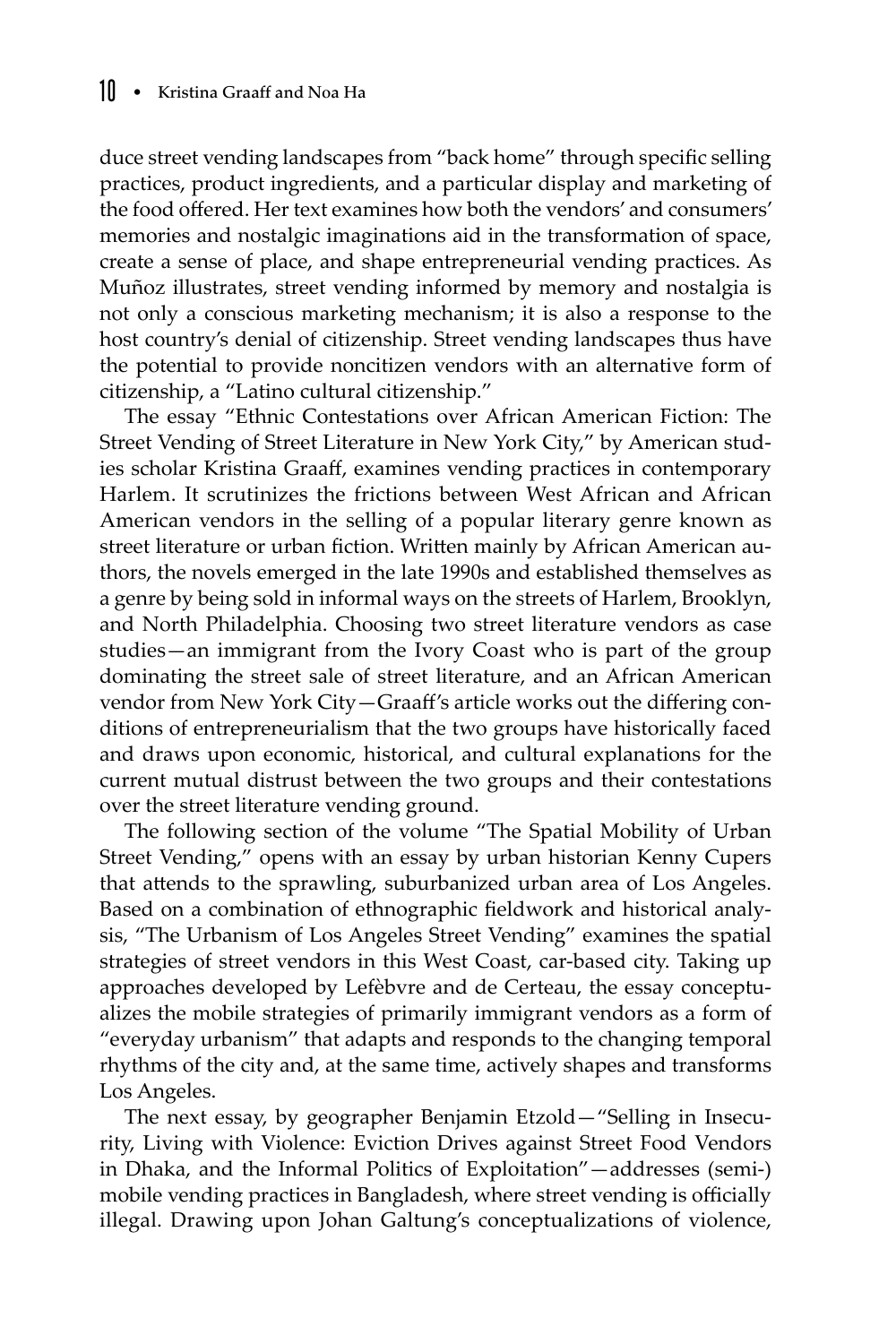it explores three different types of violence-physical, structural, and cultural—that food vendors in Dhaka experience. Etzold illustrates the various tactics that vendors use to avoid these forms of violence, exemplifying in particular how vendors use their mobility to circumvent evictions and confiscation of their goods, either by moving back and forth between hotspots of governmental regulation and temporarily safer grounds, or by hiding their wares. The essay also elaborates on how the vendors' mobility intertwines with informal arrangements between street vendors and policemen, linesmen, and other local power brokers who have a share in the capital's expansive street vending business.

Ritajyoti Bandyopadhyay's essay "The Street Vendors Act and Pedestrianism: A Reading of the Archival Politics of the Calcutta Hawker Sangram Committee" addresses street vending in India since the practice was officially institutionalized by the Street Vendors Protection of Livelihood and Regulation of Street Vending law. Focusing on the significance of the pedestrian, Bandyopadhyay, a historian, discusses different legal interpretations of the uses of public space. As he shows, street vendor organizations strategically deploy and archive these legal documents to claim their right to public space and thereby create new forms of formalization.

In the last section of this collection, "Historical Continuities of Street Vending," historian Mark Naison revisits the tradition of street speaking, street organizing, and street commerce in the New York City neighborhood of Harlem from World War I to today. In his essay "Street Vending, Political Activism, and Community Building in African American History: The Case of Harlem," Naison illustrates how street politics and street economies were inextricably intertwined until the 1970s. Speakers such as the socialist Hubert Harrison or Marcus Garvey, founder of the Universal Negro Improvement Association, used Harlem's street corners not only to spread their political messages but also to benefit from public speaking as an income-producing activity. Promoting militant action by selling Communist Party or Nation of Islam movement papers outdoors was also an important street vending activity. Naison's article is a call for activists to reinvent and restore this tradition of street speaking and vending for political education in today's disadvantaged urban neighborhoods.

In the final essay of this anthology, historian Patricia Acerbi traces the historical origins of street vending regulation in Rio de Janeiro. In her essay "The Roots of Street Commerce Regulation in the Urban Slave Society of Rio de Janeiro, Brazil," Acerbi examines the historical conditions of street vending in Rio de Janeiro's urban slave society from 1808 until its abolition in 1888 and, subsequently, in its post-slave society. In particular, she focuses on the so-called urban *ganho* system (urban slave system), consisting of municipal and police administrations that put enslaved, freed,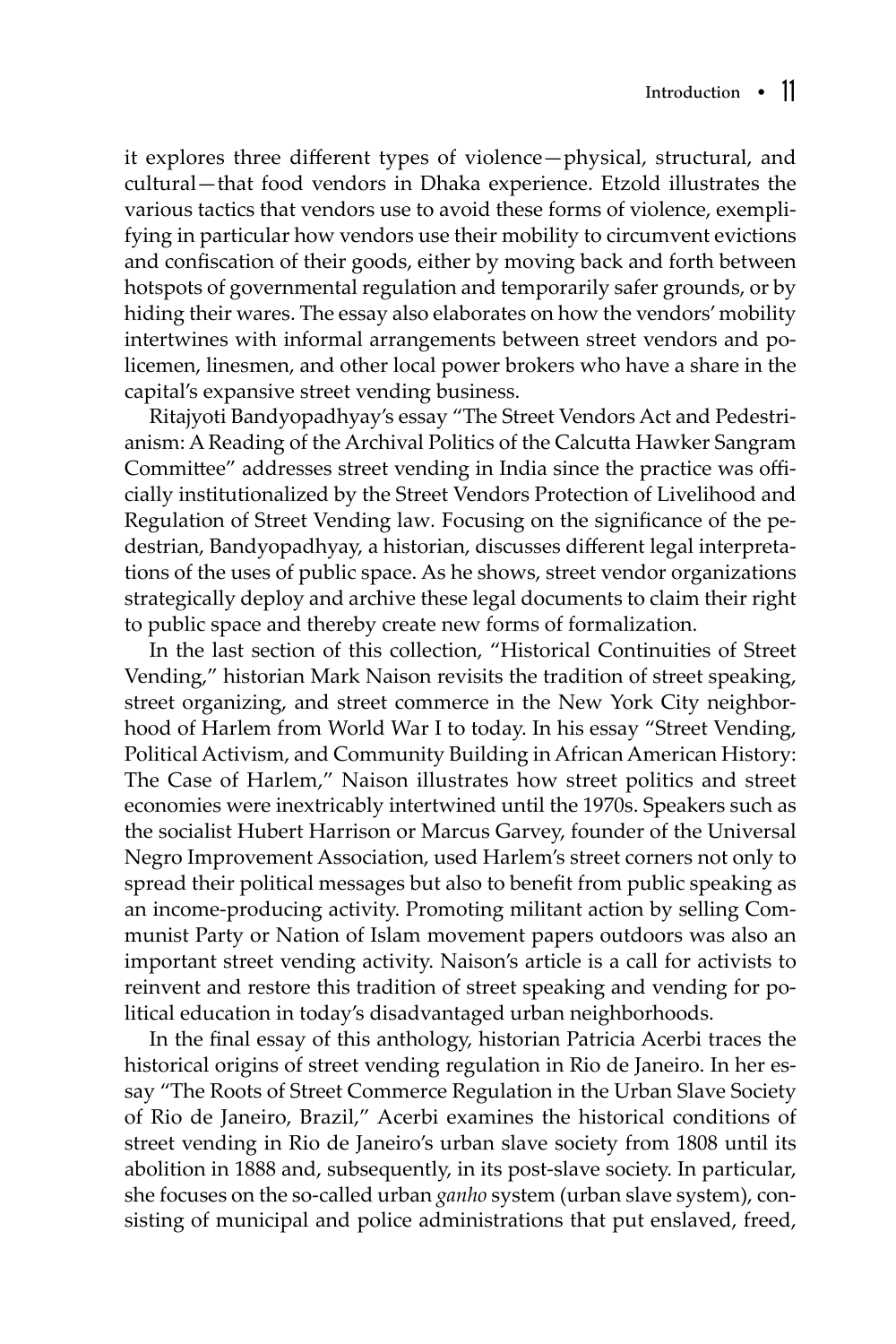and free street vendors under the same regulatory work regime. Analyzing street vending under the ganho system as a "liminal space between slavery and freedom," Acerbi explores diasporic vending practices as well as the interactions between the three different vendor groups.

With *Urban Street Vending in the Neoliberal City: A Global Perspective on the Practices and Policies of a Marginalized Economy,* we aim to demonstrate the ongoing importance of the practice in the Southern hemisphere and the growing relevance of informalized labor in the North. The book seeks to bridge the gap between structural and actor-oriented approaches. By scrutinizing street vending as an informal(ized) practice from the daily perspectives of the vendors, structural limits imposed by state interventions intertwine with the vendors' mobilizing abilities. Since street vending is a versatile practice that touches upon a great variety of issues ranging from sense of place and mobility to neoliberal precarization, racial discrimination, and nostalgia, a multi-disciplinary perspective is particularly well suited to approaching it, as this volume suggests.

**Kristina Graaff** received her PhD in American Studies from Humboldt University of Berlin, Germany, where she is currently an assistant professor of (African) American literature and culture. She has been a fellow at the Transatlantic Graduate Research Program Berlin-New York and a visiting scholar at Fordham University's African American Studies Department, the Bronx African American History Project, and the University of Washington's Honors Program. Her areas of research include Black popular culture and its relationship to the U.S. justice system, critical race theory, law in literature, and the interplay between literary and entrepreneurial practices.

**Noa Ha** holds a PhD in Architecture from Technical University Berlin and is currently a postdoctoral researcher at the Center for Metropolitan Studies, Technical University Berlin. Her research interrogates the production of space from a feminist, de-colonial, and, critical race theory perspective and was funded by the Rosa-Luxemburg-Foundation and the Technical University Berlin. Currently she is conducting a study on the spatial production of Asian diasporas in European cities.

## **Notes**

1. In fact, a wide range of intermediate forms of street vending practices take place between the two "poles" of vendors selling individually and groups of vendors selling in market-like situations.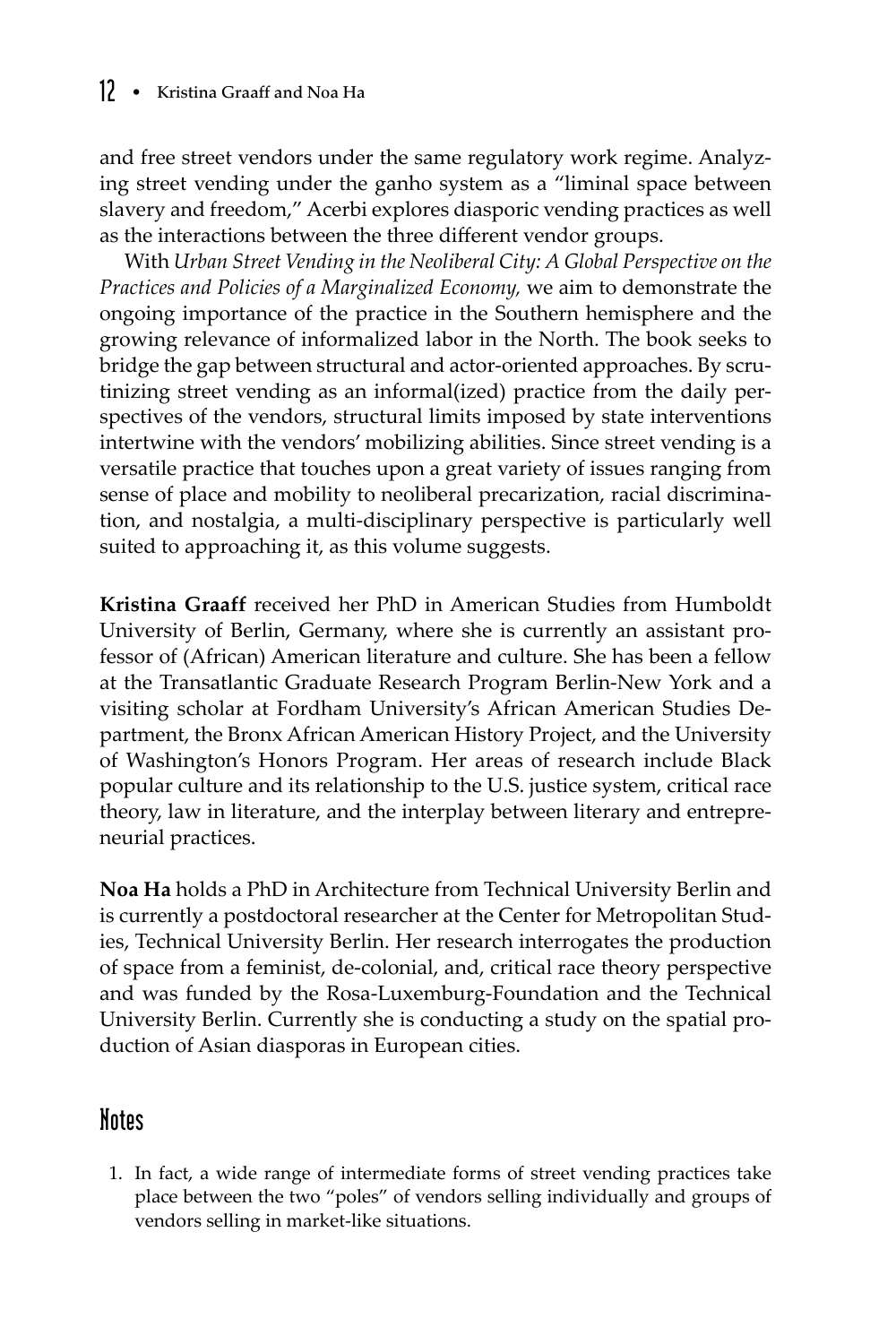- 2. There are no statistics that separately quantify the development of street vending in the United States. There are also no reliable data on the share of informal(ized) economies in the U.S. gross domestic product. Informal(ized) income activities are estimated to contribute from 6 to almost 42 percent of the nation's market value (Portes 1994). The breadth of this range is due to imprecise categorization of the informal sector as well as differences in quantitative measurements and evaluation of the data (Altvater and Mahnkopf 2002: 104).
- 3. Following Nana Adusei-Poku, the editors of this anthology decided to capitalize the word 'Black' because it "addresses first and foremost political and historical dimensions of the concept of Blackness, and relates only indirectly to skin complexion." We therefore do not capitalize the term 'white' because "this would obscure the use of the term 'Black' as an act of political empowerment and as a socio-political construct." (Adusei-Poku 2014, 7).
- 4. While conceptualized for cities of postcolonial societies, Bayat's quiet encroachment, applied to street vending, can put the analyses of informal practices in the Global North and South in dialogue.

# **Bibliography**

- Adusei-Poku, Nana. 2014. A stake in the unknown. Rotterdam: Hogeschool Rotterdam Uitgeverij.
- Alexander, Michelle. 2010. *The New Jim Crow: Mass Incarceration in the Age of Colorblindness.* New York and Jackson, TN: The New Press.
- Altvater, Elmar, and Birgit Mahnkopf. 2002. *Globalisierung der Unsicherheit: Arbeit im Sch att en, sch mutziges Geld und informelle Politik.* Münster: Westfälisch es Dampfb oot.
- Austin, Regina. 1994. "'An Honest Living': Street Vendors, Municipal Regulation, and the Black Public Sphere." *The Yale Law Journal* 103 (8) (June): 2119–2131.
- Bayat, Asef. 2004. "Globalization and the Politics of the Informals in the Global South." In *Urban Informality,* ed. Ananya Roy and Nezar AlSayyad. Lanham, MD: Lexington Books.
- Belina, Bernd, and Gesa Helms. 2003. "Zero Tolerance for the Industrial Past and Other Threats: Policing and Urban Entrepreneurialism in Britain and Germany." *Urban Studies* 40 (9): 1845–1867.
- Bhowmik, Sharit K. 2010. *Street Vendors in the Global Urban Economy.* New Delhi: Routledge India.
- Bromley, Ray. 2000. "Street Vending and Public Policy: A Global Review." *International Journal of Sociology and Social Policy* 20 (1/2): 1–28.
- Brown, Alison. 2006. *Contested Space: Street Trading, Public Space, and Livelihoods in Developing Cities.* Rugby, UK: Practical Action.
- Brown, Alison, Michal Lyons, and Ibrahima Dankoco. 2010. "Street Traders and the Emerging Spaces for Urban Voice and Citizenship in African Cities." *Urban Studies* 47 (3): 666–683.
- Crenshaw, Kimberlé. 1991. "Mapping the Margins: Intersectionality, Identity Politics, and Violence Against Women of Color." *Stanford Law Review* 43 (6): 1241–1299.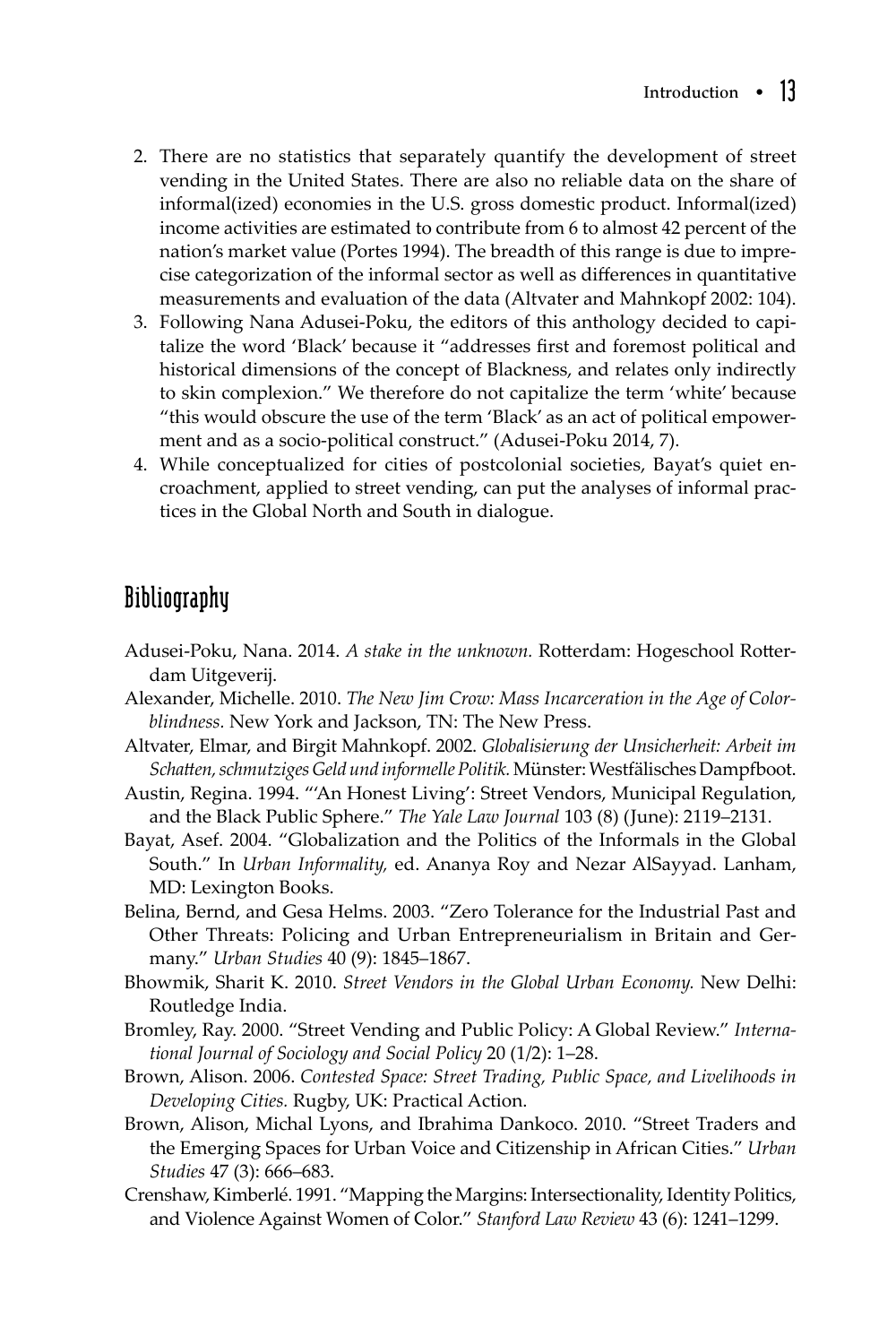Cross, John C. 1998. *Informal Politics: Street Vendors and the State in Mexico City.* Stanford, CA: Stanford University Press.

De Soto, Hernando. 1989. *The Other Path.* New York: Harper & Row.

Donovan, Michael G. 2008. "Informal Cities and the Contestation of Public Space: The Case of Bogota's Street Vendors, 1988–2003." *Urban Studies* 45 (1): 29–51.

Duneier, Mitchell. 2000. *Sidewalk.* New York: Farrar, Straus and Giroux.

- Eick, Volker, Jens Sambale, and Eric Töpfer, eds. 2007. "Kontrollierte Urbanität: Zur Neoliberalisierung Städtischer Sicherheitspolitik." Bielefeld: Transcript Publishing.
- Estrada, Emir. 2013. "Changing Household Dynamics: Children's American Generational Resources in Street Vending Markets." *Childhood* 20 (1): 51–65.
- Graham, Stephen. 2011. *Cities Under Siege: The New Military Urbanism.* London: Verso Books.
- Guha-Khasnobis, Basudeb. 2006. *Linking the Formal and Informal Economy: Concepts and Policies.* Oxford and New York: Oxford University Press.
- Ha, Noa K. 2009. *Informeller Straßenhandel in Berlin: Urbane Raumproduktion zwisch en Störung und Att raktion*. Berlin: wvb Wissenschaft licher Verlag.
- Hart, Keith. 1970. "Small-Scale Entrepreneurs in Ghana and Development Planning." *Journal of Development Studies* 6 (4): 104–120.
- ———. 1973. "Informal Economy Opportunities and Urban Employment in Ghana." *Journal of Modern Africa Studies* 11 (1): 61–89.
- Harvey, David. 2006. *Spaces of Global Capitalism: Towards a Theory of Uneven Geographical Development.* London: Verso Books.
- ILO (International Labour Office). 1972. *Employment*, Incomes and Equality: A Strat*egy for Increasing Productive Employment in Kenya.* Geneva. International Labour Office.
- Kettles, Gregg W. 2004. "Regulating Vending in the Sidewalk Commons." Temple *Law Review* 77 (1): 1–46.
- Low, Setha, and Neil Smith. 2005. *The Politics of Public Space.* New York: Routledge.
- Morales, Alfonso. 2000. "Peddling Policy: Street Vending in Historical and Contemporary Contest." *International Journal of Sociology and Social Policy* 20 (3–4): 76–98.
- Muñoz, Lorena. 2008. "Tamales… Elotes… Champurrado…': The Production of Latino Vending Landscapes in Los Angeles." PhD dissertation, University of Southern California, Los Angeles.
- Portes, Alejandro. 1994. "The Informal Economy and Its Paradoxes." In *The Handbook of Economic Sociology,* ed. Neil J. Smelser and Richard Swedberg. New York and Princeton, NJ: Princeton University Press.
- Portes, Alejandro, Manuel Castells, and Lauren A. Benton, eds. 1989. *The Informal Economy: Studies in Advanced and Less Developed Countries.* Baltimore: John Hopkins University Press.
- Roy, Ananya. 2003. "Paradigms Of Propertied Citizenship: Transnational Techniques of Analysis." *Urban Affairs Review* 38: 463-491.
- Ryan, Yasmine. 2011. "The Tragic Life of a Street Vendor." Al Jazeera. http://www .aljazeera.com/indepth/features/2011/01/201111684242518839.html.